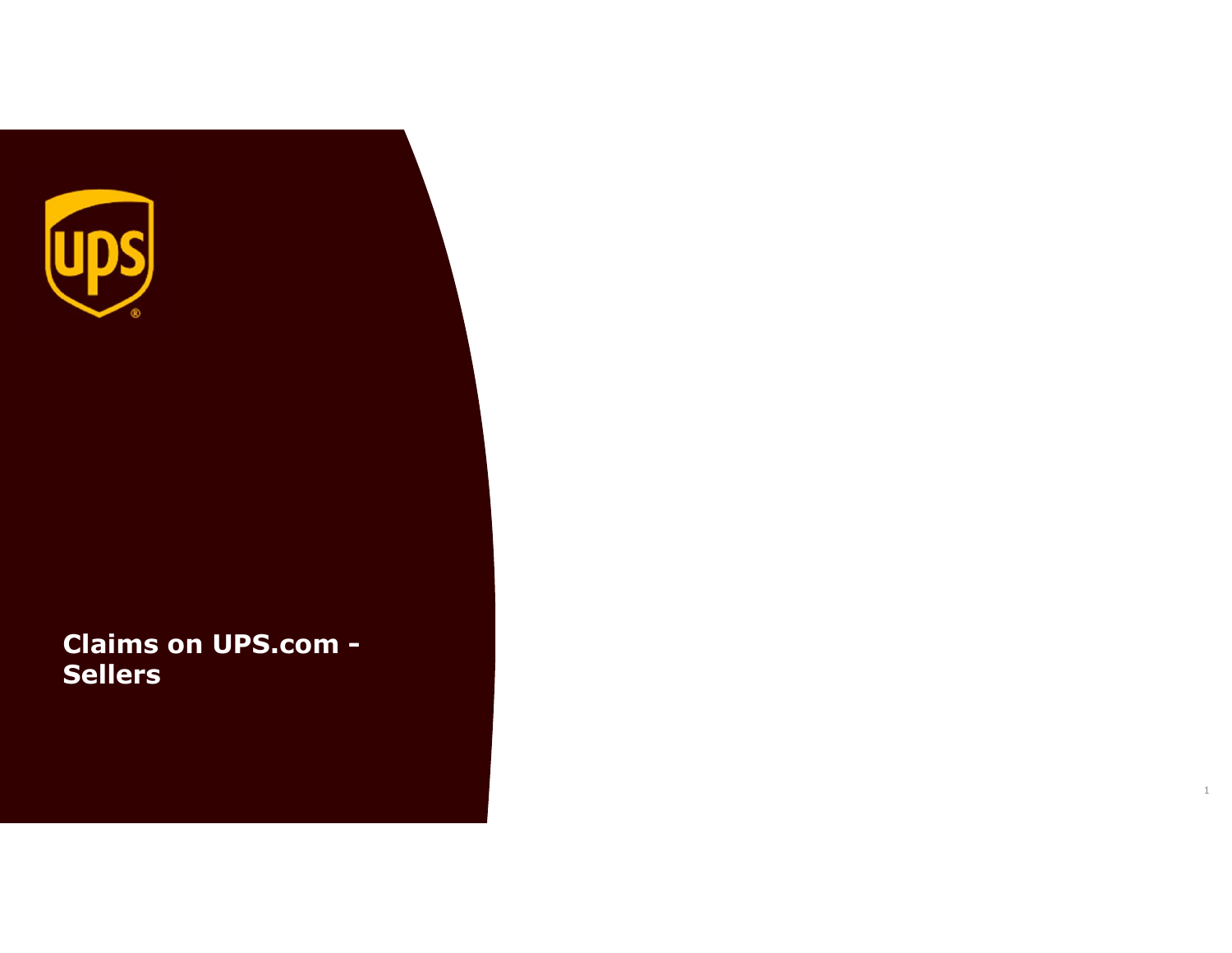

# LOST PACKAGE FLOW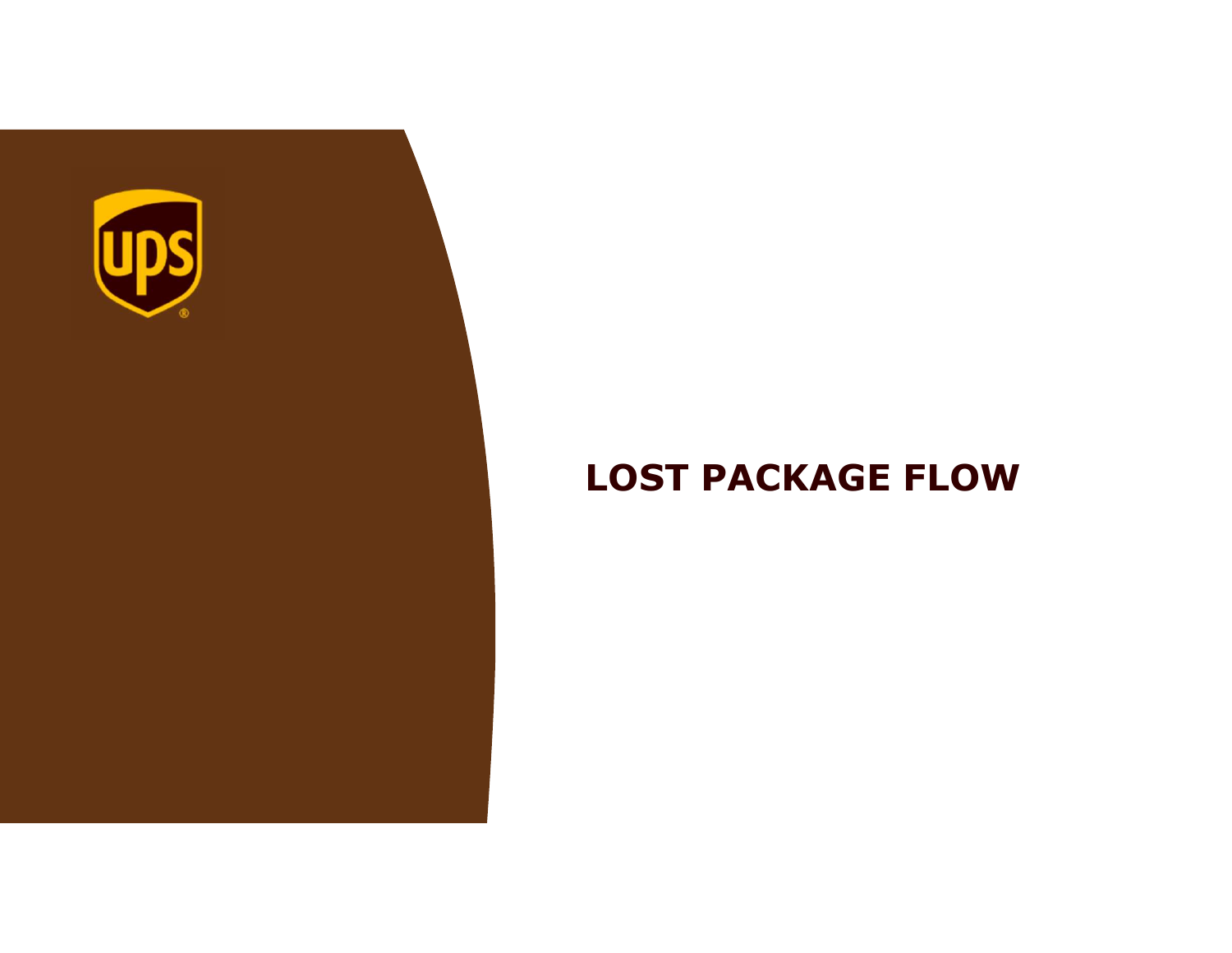|                                                                                     | Start a Claim                                                                                                                                    |
|-------------------------------------------------------------------------------------|--------------------------------------------------------------------------------------------------------------------------------------------------|
|                                                                                     | F<br>What you should know                                                                                                                        |
| Enter package's 18-digit UPS tracking number<br>(1ZXXXXXXXXXXXXXXX), then click TAB | UPS Tracking Number *<br><b>UPS Tracking Number</b>                                                                                              |
| Select 'Shipper' from the list of possible roles.                                   | Who are you in relation to the package? * $\odot$<br>Shipper<br>Receiver                                                                         |
| Click 'Did you ship this package through a third-<br>party eCommerce site?'         | () 3rd party<br>Channel partner<br>Did you ship this package through a third-party eCommerce site?                                               |
| Enter email address, then click TAB                                                 | Please provide email<br>email@gmail.com                                                                                                          |
| Select 'This package is lost.'                                                      | What problem are you trying to report? *<br>This package is lost.<br>() This package is damaged.<br>C Collect on Delivery (C.O.D.) was not paid. |
|                                                                                     | Next 1<br>Cancel                                                                                                                                 |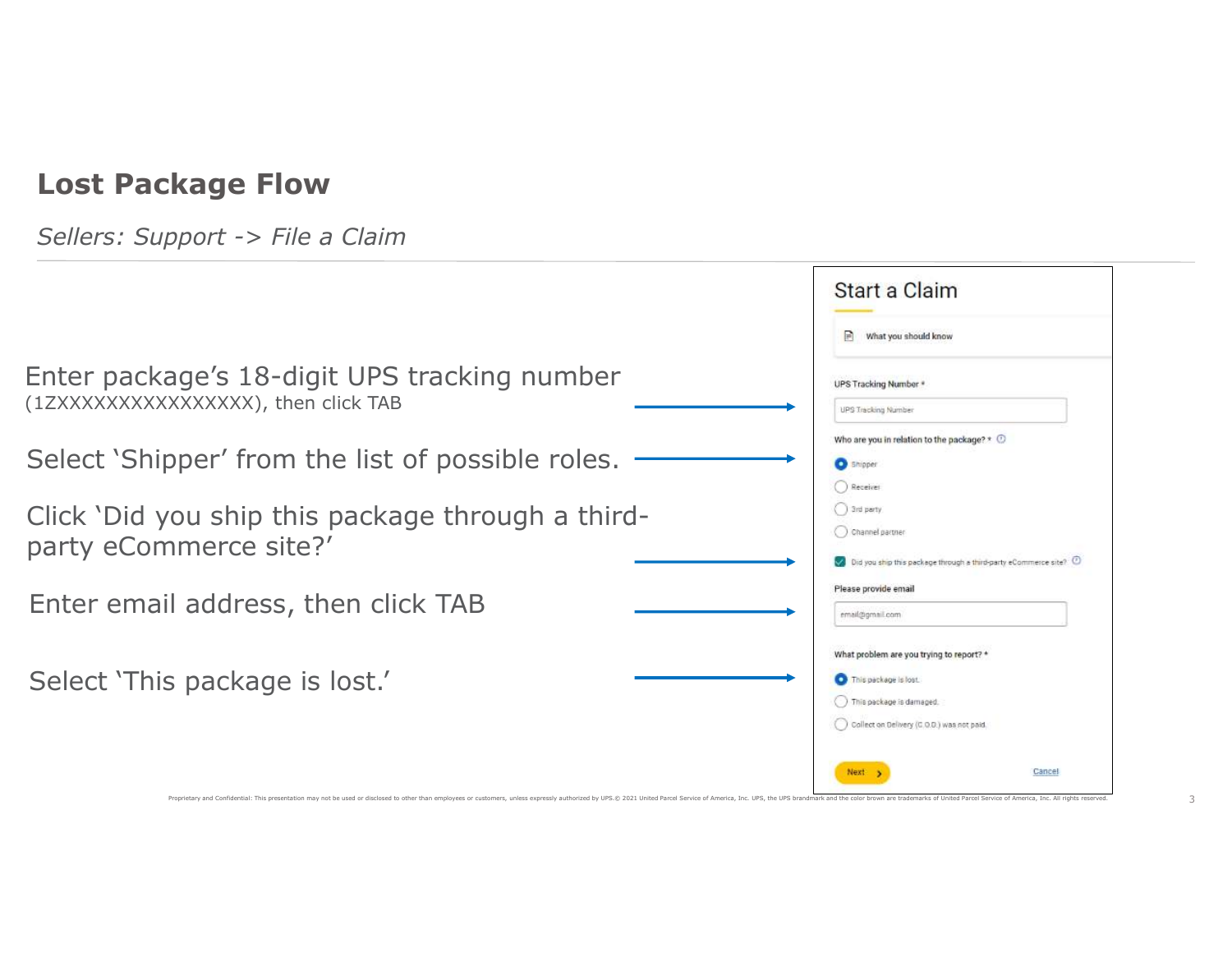| Select the scenario that best describes why you                                                                                                                                                                                | Package Contents                                                                                                                 |                                  |
|--------------------------------------------------------------------------------------------------------------------------------------------------------------------------------------------------------------------------------|----------------------------------------------------------------------------------------------------------------------------------|----------------------------------|
|                                                                                                                                                                                                                                | What best describes the issue with the package? *                                                                                |                                  |
| can't locate the package.                                                                                                                                                                                                      | Marked as delivered but it wasn't                                                                                                |                                  |
|                                                                                                                                                                                                                                | Delivered to incorrect address                                                                                                   |                                  |
|                                                                                                                                                                                                                                | Delivered to a reighbor and pan't be remieved.                                                                                   |                                  |
|                                                                                                                                                                                                                                | Not signed by me                                                                                                                 |                                  |
|                                                                                                                                                                                                                                | C Couldn't collect from retail store                                                                                             |                                  |
| Enter package details: describe the                                                                                                                                                                                            | Signature was required but not provided                                                                                          |                                  |
| items lost, number of items lost, and                                                                                                                                                                                          | I have aupporting documentation to describe the contents of the packageto).                                                      |                                  |
| value of each item. Check the box to                                                                                                                                                                                           | ferchandise Description 1                                                                                                        | <b><i><u>C Duplicate</u></i></b> |
| indicate whether the package                                                                                                                                                                                                   | Detailed Merchandise Description *<br>Review Requirements for Merchandise Description                                            |                                  |
| contained personal medical items or                                                                                                                                                                                            | Detailed item description  Example: Old Navy mens classic crew neck sweater, hunter green, size M, 22231BL                       |                                  |
| to provide additional documentation                                                                                                                                                                                            | Nel anematic 653                                                                                                                 |                                  |
| (e.g. an order confirmation, receipt,                                                                                                                                                                                          | Number of Items                                                                                                                  |                                  |
|                                                                                                                                                                                                                                |                                                                                                                                  |                                  |
| or invoice).                                                                                                                                                                                                                   | USC<br>Value of each item                                                                                                        |                                  |
|                                                                                                                                                                                                                                | This package contained personal items<br>(Examptes Indiude personal documents, financial or medical records, or heiricom items ) |                                  |
|                                                                                                                                                                                                                                |                                                                                                                                  |                                  |
| Enter additional items for                                                                                                                                                                                                     |                                                                                                                                  |                                  |
| this claim here.                                                                                                                                                                                                               | Add another bem to this claim                                                                                                    | $\bigoplus$                      |
|                                                                                                                                                                                                                                |                                                                                                                                  |                                  |
| Proprietary and Confidential: This presentation may not be used or disclosed to other than employees or customers, unless expressly authorized by UPS.© 2021 United Parcel Service of America, Inc. UPS, the UPS brandmark and |                                                                                                                                  |                                  |
|                                                                                                                                                                                                                                |                                                                                                                                  |                                  |
|                                                                                                                                                                                                                                |                                                                                                                                  |                                  |
|                                                                                                                                                                                                                                |                                                                                                                                  |                                  |
|                                                                                                                                                                                                                                |                                                                                                                                  |                                  |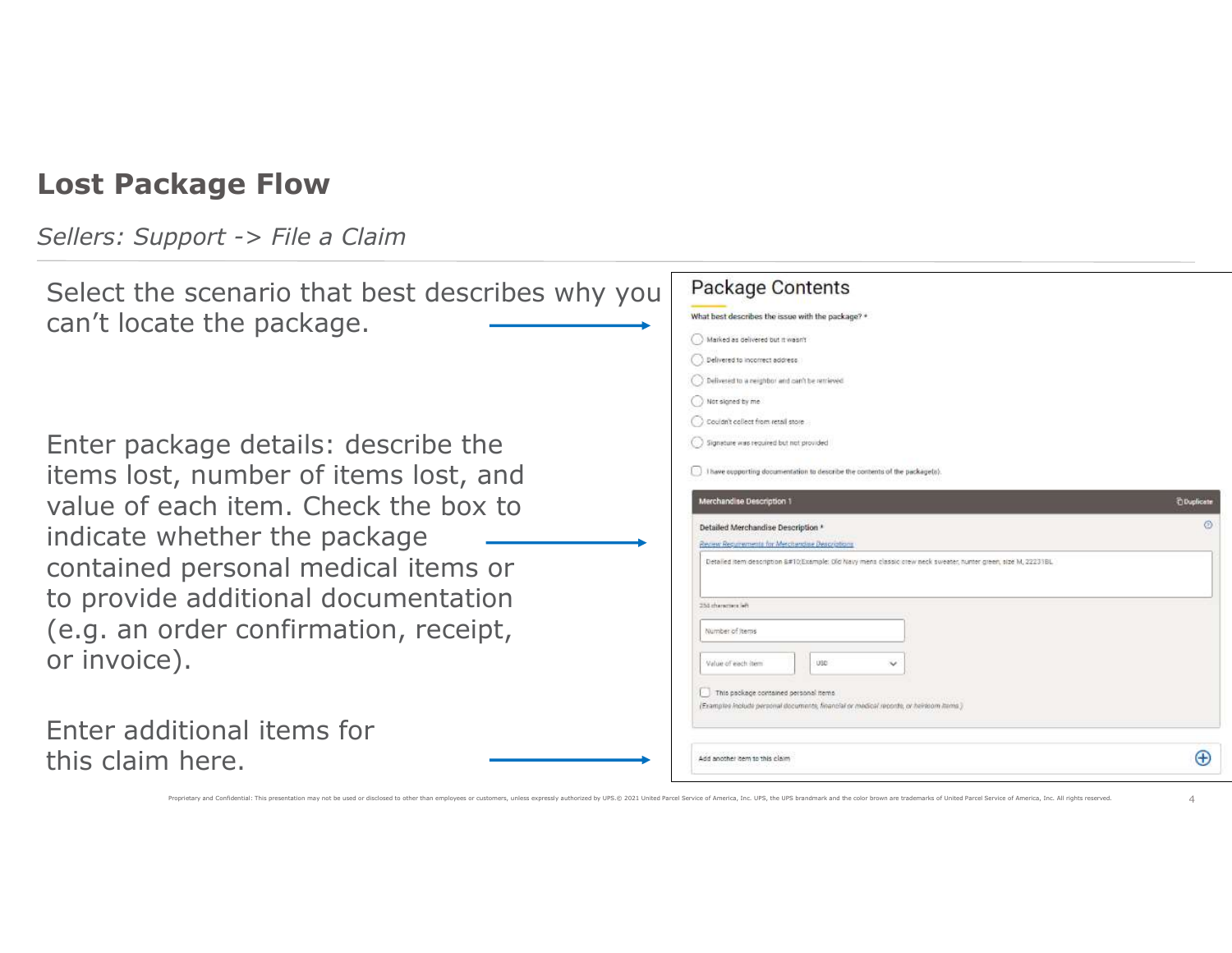#### Sellers: Support -> File a Claim

Click to be reimbursed for transportation charges. Enter the transportation cost.

If a replacement has not been sent, check 'No'

Phone number for communications is required.

If a replacement has been sent, check 'Yes' and provide the tracking number of the replacement.

| reimbursed for transportation charges.<br>ransportation cost.                                                                                                                                                                  |                                                                                                  | Reinfalme transportation change<br><b><i><u>Dies</u></i></b><br>Tramasor Salatan Court                                                                |
|--------------------------------------------------------------------------------------------------------------------------------------------------------------------------------------------------------------------------------|--------------------------------------------------------------------------------------------------|-------------------------------------------------------------------------------------------------------------------------------------------------------|
| ement has not been sent, check 'No'                                                                                                                                                                                            |                                                                                                  | Total amount<br>Has a replacement shipment been sent?<br>$\bigcirc$ Yes<br>O <sup>N</sup>                                                             |
| ober for communications is required.                                                                                                                                                                                           |                                                                                                  | Reference # (optunal)<br>Reference # (optional)<br>Phone number for claims communications:<br>Shipper Phone Number<br>A Shqipe Plane Wathers (spaning |
| nent has been sent, check 'Yes'<br>the tracking number of the<br>a a                                                                                                                                                           | Has a replacement shipment been sent?<br>O Yes<br>$\langle \cdot \rangle$ No<br>Tracking Number* | If a replacement shipment has been sent, please enter the Tracking Number below. This will help us expedite your request.                             |
|                                                                                                                                                                                                                                | Reference # (optional)<br>Reference # (optional)                                                 |                                                                                                                                                       |
| Proprietary and Confidential: This presentation may not be used or disclosed to other than employees or customers, unless expressly authorized by UPS.@ 2021 United Parcel Service of America, Inc. UPS, the UPS brandmark and |                                                                                                  |                                                                                                                                                       |
|                                                                                                                                                                                                                                |                                                                                                  |                                                                                                                                                       |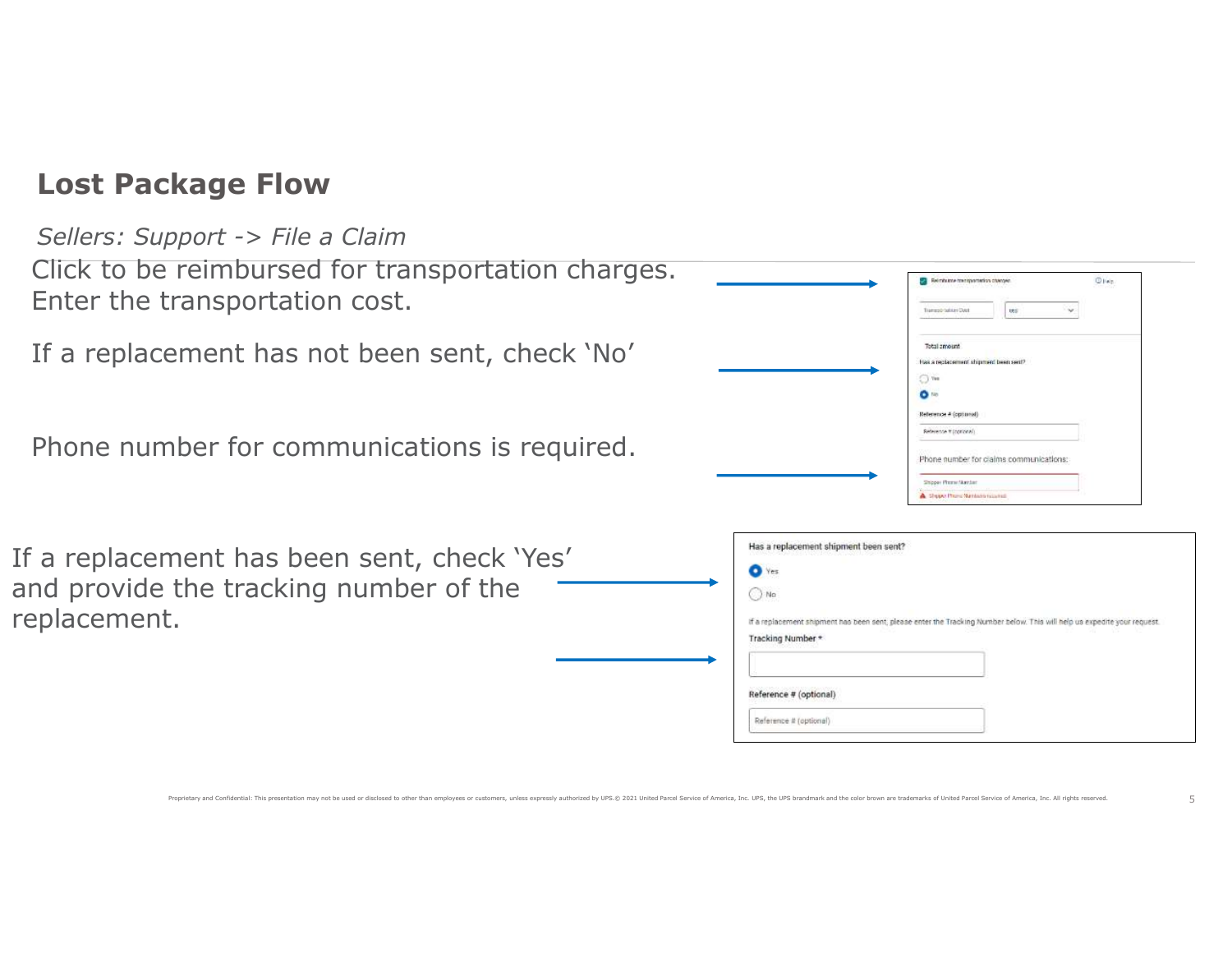| Fill out alternate | Add Alternate Payment Recipient |
|--------------------|---------------------------------|
| payment recipient  | Country or Territory *          |
| (e.g., the seller) | Company Name                    |
| with your name and |                                 |
| address.           | Address                         |

| Country or Territory *<br>information for the<br>ecipient<br>Unhad States<br>v<br>United States<br>$\checkmark$<br>Name<br>Contact Name*<br>eller)<br>claim.<br>Company Name<br>Contact Name *<br>ame and<br>A<br>Contact Name in required<br>Address *<br>Address *<br>Street Address<br>Street Address<br>Apartment, suite, unit, building, floor, etc.<br>Apartment, suite, unit, building, floor, etc.<br>Department, c/o, etc.<br>City *<br>Department, c/o, etc.<br>City *<br>State *<br>v<br>Select One<br>State *<br>ZIP Code *<br>Select One<br>$\checkmark$<br>ZIP Code *<br>Telephone*<br>Ext. | rnate | Add Alternate Payment Recipient |  | Fill out contact | Contact Information<br>Country or Territory * |  |
|-----------------------------------------------------------------------------------------------------------------------------------------------------------------------------------------------------------------------------------------------------------------------------------------------------------------------------------------------------------------------------------------------------------------------------------------------------------------------------------------------------------------------------------------------------------------------------------------------------------|-------|---------------------------------|--|------------------|-----------------------------------------------|--|
|                                                                                                                                                                                                                                                                                                                                                                                                                                                                                                                                                                                                           |       |                                 |  |                  |                                               |  |
|                                                                                                                                                                                                                                                                                                                                                                                                                                                                                                                                                                                                           |       |                                 |  |                  |                                               |  |
|                                                                                                                                                                                                                                                                                                                                                                                                                                                                                                                                                                                                           |       |                                 |  |                  |                                               |  |
|                                                                                                                                                                                                                                                                                                                                                                                                                                                                                                                                                                                                           |       |                                 |  |                  |                                               |  |
|                                                                                                                                                                                                                                                                                                                                                                                                                                                                                                                                                                                                           |       |                                 |  |                  |                                               |  |
|                                                                                                                                                                                                                                                                                                                                                                                                                                                                                                                                                                                                           |       |                                 |  |                  |                                               |  |
|                                                                                                                                                                                                                                                                                                                                                                                                                                                                                                                                                                                                           |       |                                 |  |                  |                                               |  |
|                                                                                                                                                                                                                                                                                                                                                                                                                                                                                                                                                                                                           |       |                                 |  |                  |                                               |  |
|                                                                                                                                                                                                                                                                                                                                                                                                                                                                                                                                                                                                           |       |                                 |  |                  |                                               |  |
|                                                                                                                                                                                                                                                                                                                                                                                                                                                                                                                                                                                                           |       |                                 |  |                  |                                               |  |
|                                                                                                                                                                                                                                                                                                                                                                                                                                                                                                                                                                                                           |       |                                 |  |                  |                                               |  |
|                                                                                                                                                                                                                                                                                                                                                                                                                                                                                                                                                                                                           |       |                                 |  |                  |                                               |  |
|                                                                                                                                                                                                                                                                                                                                                                                                                                                                                                                                                                                                           |       |                                 |  |                  |                                               |  |
|                                                                                                                                                                                                                                                                                                                                                                                                                                                                                                                                                                                                           |       |                                 |  |                  |                                               |  |
|                                                                                                                                                                                                                                                                                                                                                                                                                                                                                                                                                                                                           |       |                                 |  |                  |                                               |  |
|                                                                                                                                                                                                                                                                                                                                                                                                                                                                                                                                                                                                           |       |                                 |  |                  |                                               |  |
|                                                                                                                                                                                                                                                                                                                                                                                                                                                                                                                                                                                                           |       |                                 |  |                  |                                               |  |
|                                                                                                                                                                                                                                                                                                                                                                                                                                                                                                                                                                                                           |       |                                 |  |                  |                                               |  |
|                                                                                                                                                                                                                                                                                                                                                                                                                                                                                                                                                                                                           |       |                                 |  |                  |                                               |  |
| Proprietary and Confidential: This presentation may not be used or disclosed to other than employees or customers, unless expressly authorized by UPS.© 2021 United Parcel Service of America, Inc. UPS, the UPS brandmark and                                                                                                                                                                                                                                                                                                                                                                            |       |                                 |  |                  |                                               |  |
|                                                                                                                                                                                                                                                                                                                                                                                                                                                                                                                                                                                                           |       |                                 |  |                  |                                               |  |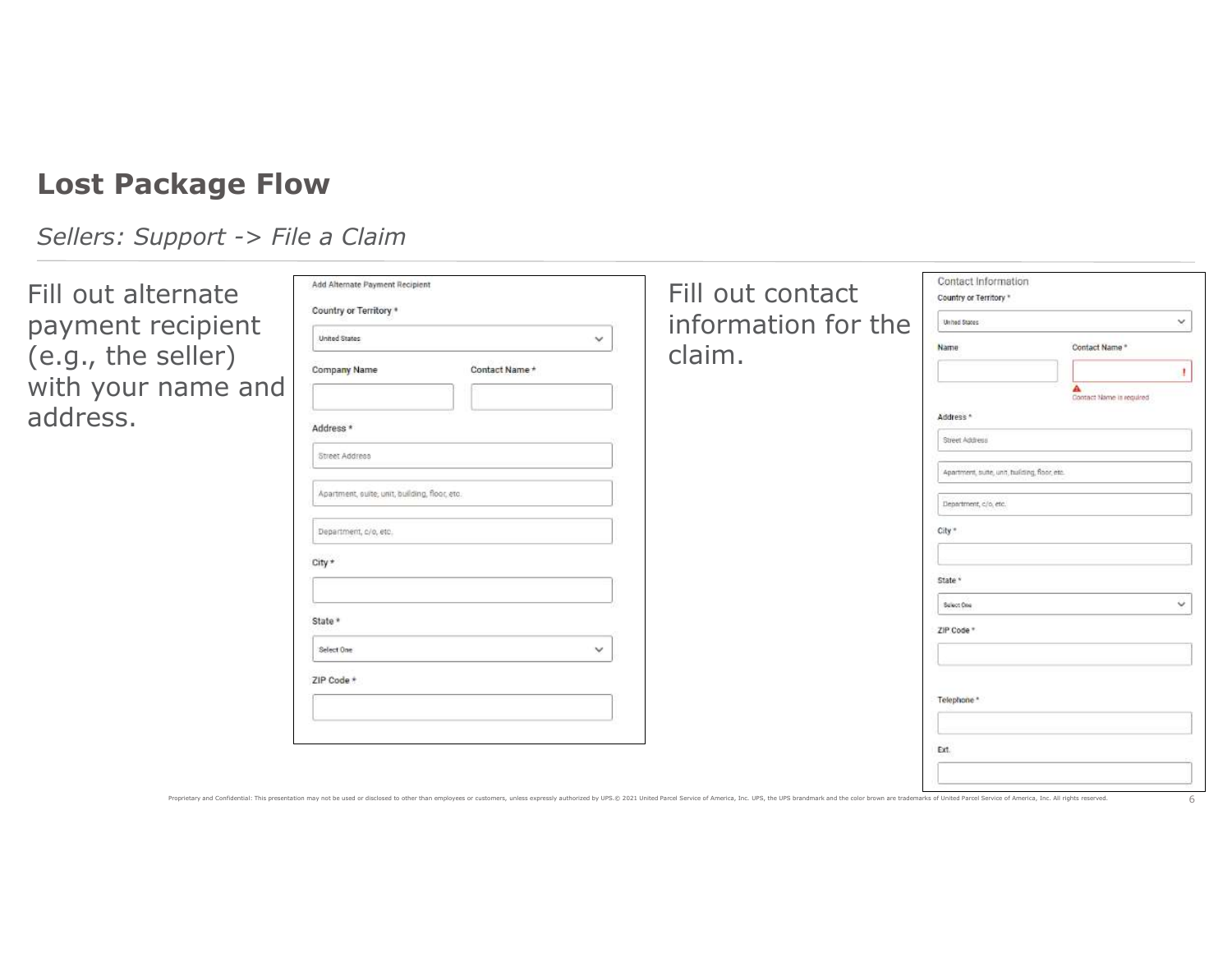Sellers: Support -> File a Claim

Include the mail, fax, or e-mail address(es) as additional contact point

|                                            | I would like to be contacted about the outcome of my claim by *                                                                                                                                                                |
|--------------------------------------------|--------------------------------------------------------------------------------------------------------------------------------------------------------------------------------------------------------------------------------|
| e mail, fax, or e-mail<br>s) as additional | ) Mail                                                                                                                                                                                                                         |
| int                                        | ) Fax                                                                                                                                                                                                                          |
|                                            | C Email                                                                                                                                                                                                                        |
|                                            | Email *                                                                                                                                                                                                                        |
|                                            | email@gmail.com                                                                                                                                                                                                                |
|                                            | $\oplus$ Add secondary contact                                                                                                                                                                                                 |
|                                            |                                                                                                                                                                                                                                |
|                                            |                                                                                                                                                                                                                                |
|                                            |                                                                                                                                                                                                                                |
|                                            |                                                                                                                                                                                                                                |
|                                            |                                                                                                                                                                                                                                |
|                                            |                                                                                                                                                                                                                                |
|                                            |                                                                                                                                                                                                                                |
|                                            |                                                                                                                                                                                                                                |
|                                            |                                                                                                                                                                                                                                |
|                                            | Proprietary and Confidential: This presentation may not be used or disclosed to other than employees or customers, unless expressly authorized by UPS.@ 2021 United Parcel Service of America, Inc. UPS, the UPS brandmark and |
|                                            |                                                                                                                                                                                                                                |
|                                            |                                                                                                                                                                                                                                |
|                                            |                                                                                                                                                                                                                                |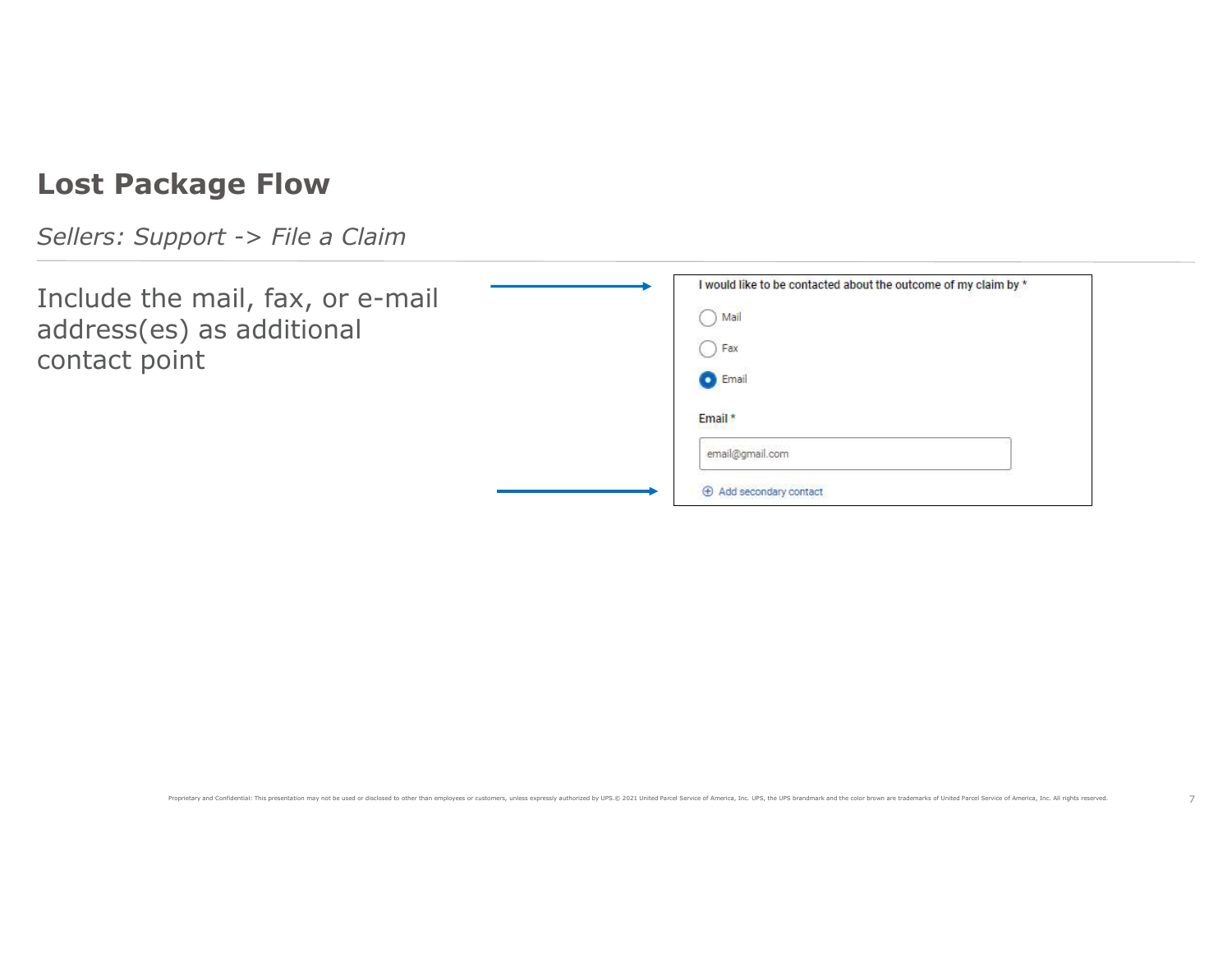Sellers: Support -> File a Claim

### Review and confirm details and SUBMIT lost package claim.

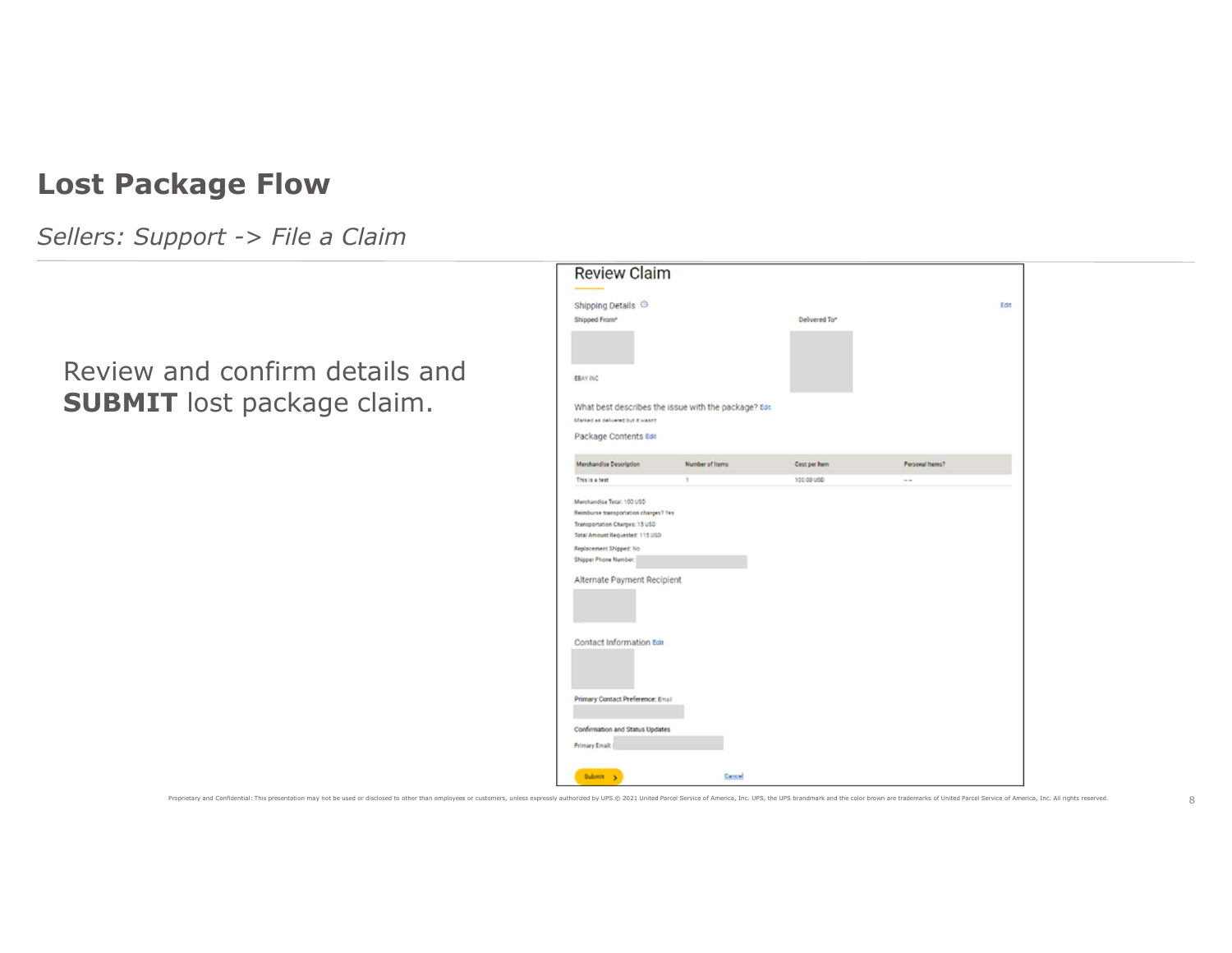

## DAMAGED PACKAGE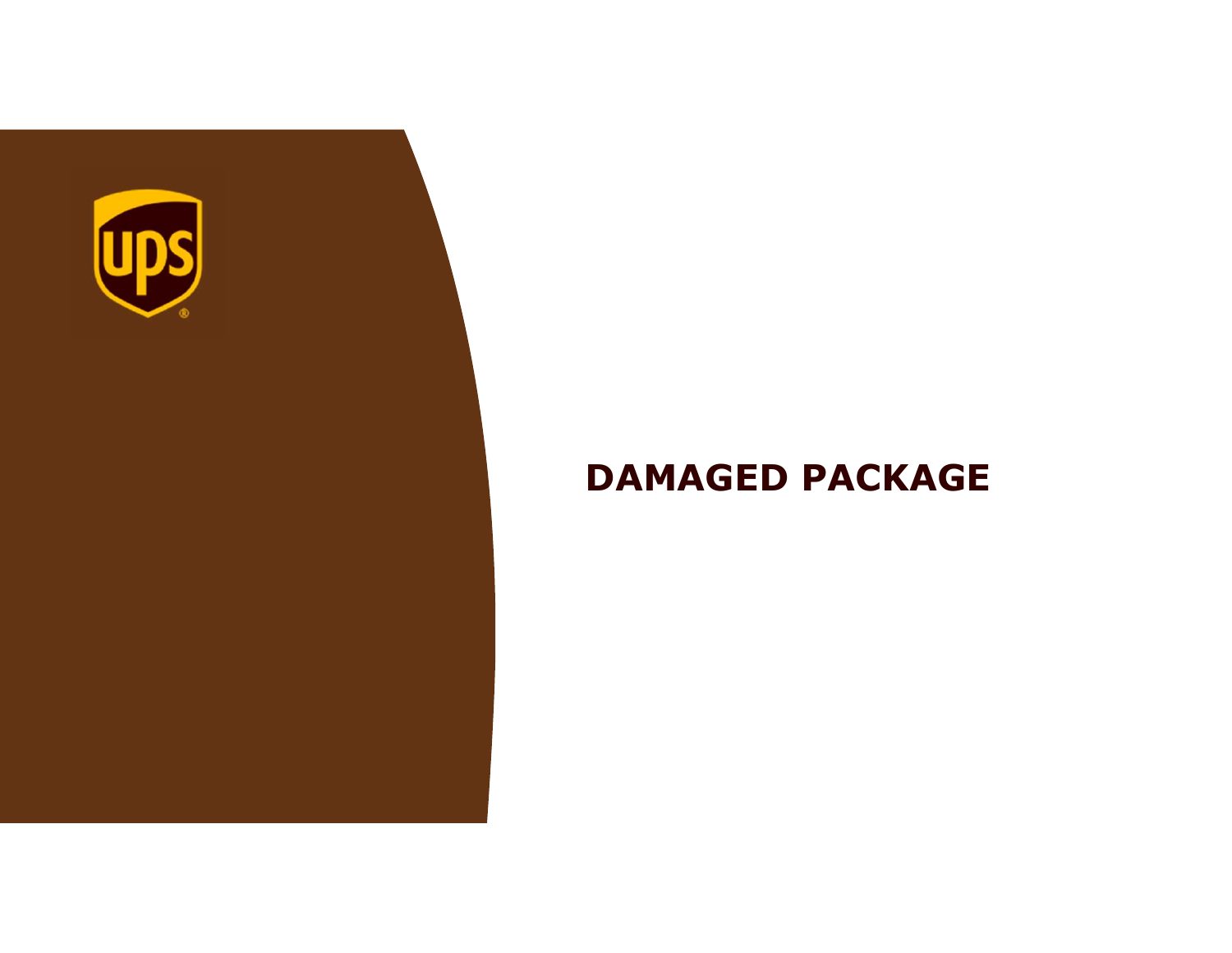| Sellers: Support -> File a Claim                                                                                                             |                                                                                                                                                                                   |
|----------------------------------------------------------------------------------------------------------------------------------------------|-----------------------------------------------------------------------------------------------------------------------------------------------------------------------------------|
|                                                                                                                                              | Start a Claim                                                                                                                                                                     |
|                                                                                                                                              | What you should know                                                                                                                                                              |
| Enter package's 18-digit UPS tracking number<br>(1ZXXXXXXXXXXXXXXX), then click TAB                                                          | UPS Tracking Number*<br>1Z14V4394315815245                                                                                                                                        |
| Select 'Shipper' from the list of possible roles.                                                                                            | Who are you in relation to the package? $*$ $\odot$<br><b>O</b> Shipper:<br>Receiver                                                                                              |
| Click 'Did you ship this package through a third<br>party eCommerce site?'                                                                   | 38d party<br>( ) Channel partner<br>Did you ship this package through a third-party eCommerce site?                                                                               |
| Enter email address, then click TAB                                                                                                          | Please provide email                                                                                                                                                              |
|                                                                                                                                              | What problem are you trying to report? "<br>This package is lost.                                                                                                                 |
| Select 'This package is damaged.'<br>Select the option that best describes the<br>Situation. (If no, they will not be able to file the claim | This peckage is damaged.<br>C Collect on Delivery (C.O.D.) was not paid.<br>Are both the contents and packaging available for inspection as they were delivered?<br>$\bullet$ Yes |
| until the contents and packaging are available for inspection.)                                                                              | $()$ No                                                                                                                                                                           |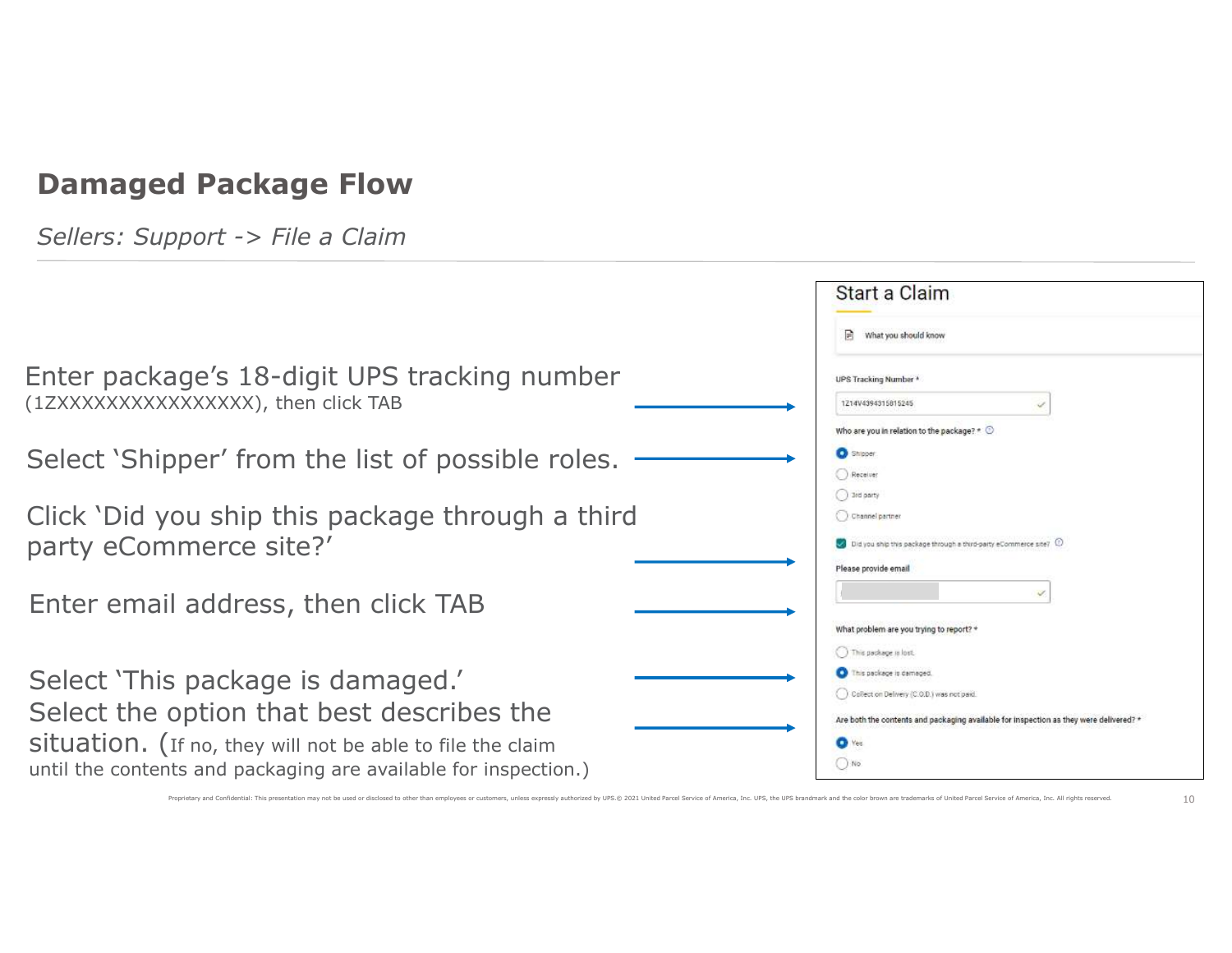Sellers: Support -> File a Claim

Click to be

charges

Enter package details: describe the items da items an items to

| () Yes<br>d cost per item. Add additional<br>$\bullet$ No<br>the claim as needed.<br>I have supporting documentation to describe the contents of the package(s).<br><b>E</b> Duplicate<br>Merchandise Description 1<br>$\odot$<br>Damaged or Missing Merchandise Description *<br>Review Requirements for Merchandise Descriptions<br>This is a rest<br><b>Diff characters laft</b><br>$950^{\circ}$<br>100<br>×.<br>$\mathcal{L}$<br>$\bigoplus$<br>Add another hem to this claim<br>reimbursed for transportation<br>$O$ Help<br>Remburse transportation charges | enage accanol accento che   | Are any items missing? * |    |
|--------------------------------------------------------------------------------------------------------------------------------------------------------------------------------------------------------------------------------------------------------------------------------------------------------------------------------------------------------------------------------------------------------------------------------------------------------------------------------------------------------------------------------------------------------------------|-----------------------------|--------------------------|----|
|                                                                                                                                                                                                                                                                                                                                                                                                                                                                                                                                                                    | maged or missing, number of |                          |    |
|                                                                                                                                                                                                                                                                                                                                                                                                                                                                                                                                                                    |                             |                          |    |
|                                                                                                                                                                                                                                                                                                                                                                                                                                                                                                                                                                    |                             |                          |    |
|                                                                                                                                                                                                                                                                                                                                                                                                                                                                                                                                                                    |                             |                          |    |
|                                                                                                                                                                                                                                                                                                                                                                                                                                                                                                                                                                    |                             |                          |    |
|                                                                                                                                                                                                                                                                                                                                                                                                                                                                                                                                                                    |                             |                          |    |
|                                                                                                                                                                                                                                                                                                                                                                                                                                                                                                                                                                    |                             |                          |    |
|                                                                                                                                                                                                                                                                                                                                                                                                                                                                                                                                                                    |                             |                          |    |
|                                                                                                                                                                                                                                                                                                                                                                                                                                                                                                                                                                    |                             |                          |    |
|                                                                                                                                                                                                                                                                                                                                                                                                                                                                                                                                                                    |                             |                          |    |
|                                                                                                                                                                                                                                                                                                                                                                                                                                                                                                                                                                    |                             |                          |    |
|                                                                                                                                                                                                                                                                                                                                                                                                                                                                                                                                                                    |                             |                          |    |
|                                                                                                                                                                                                                                                                                                                                                                                                                                                                                                                                                                    |                             |                          |    |
|                                                                                                                                                                                                                                                                                                                                                                                                                                                                                                                                                                    |                             |                          |    |
|                                                                                                                                                                                                                                                                                                                                                                                                                                                                                                                                                                    |                             |                          | 11 |
| Proprietary and Confidential: This presentation may not be used or disclosed to other than employees or customers, unless expressly authorized by UPS.@ 2021 United Parcel Service of America, Inc. UPS, the UPS brandmark and                                                                                                                                                                                                                                                                                                                                     |                             |                          |    |
|                                                                                                                                                                                                                                                                                                                                                                                                                                                                                                                                                                    |                             |                          |    |
|                                                                                                                                                                                                                                                                                                                                                                                                                                                                                                                                                                    |                             |                          |    |

Package Contents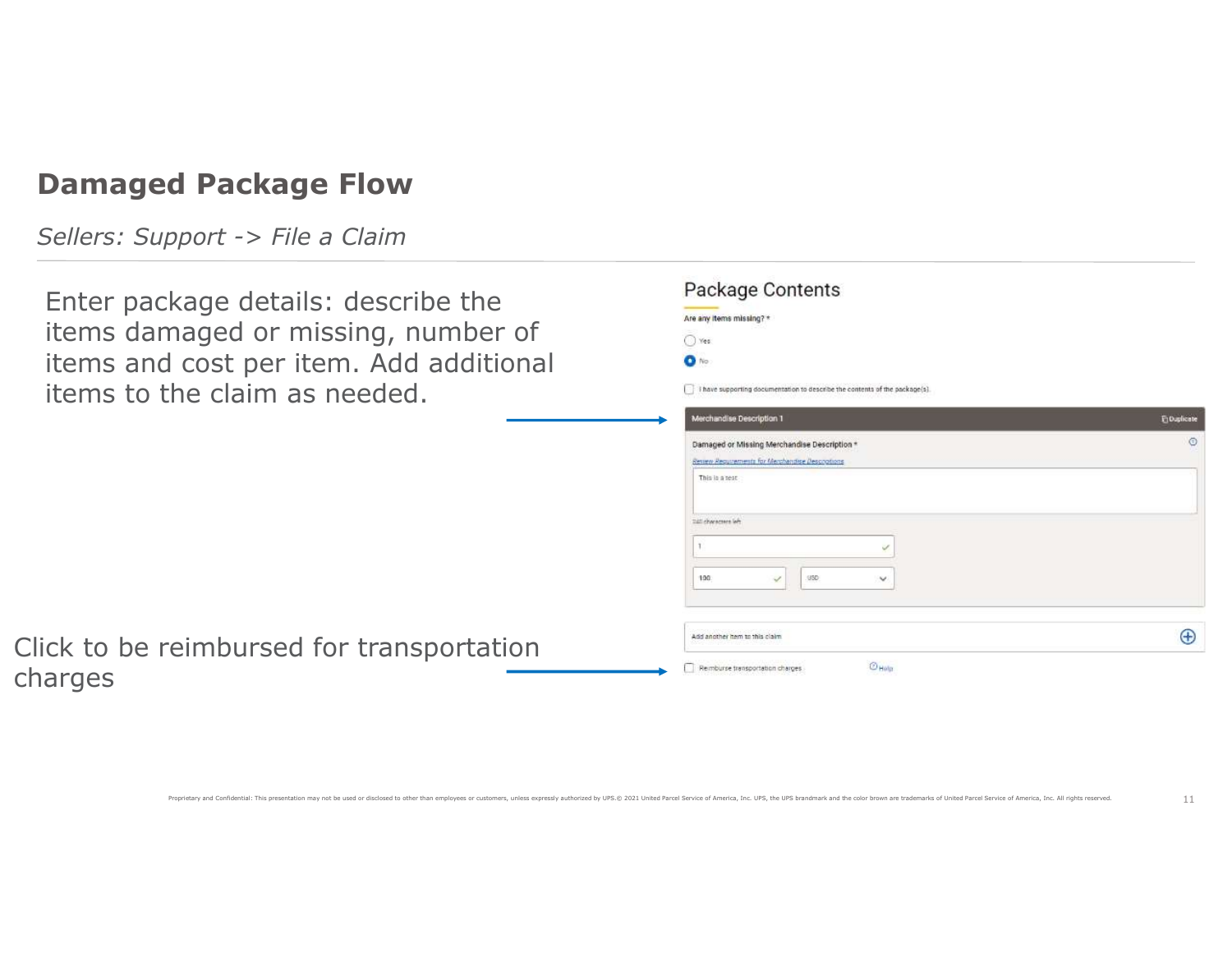Sellers: Support -> File a Claim

Indicate whether package contains firearms, hazardous materials, or unknown chemicals.

Indicate whether package can be safely re-sealed and transported.

Select the current location of the package

| viletilei packaye contaliis<br>hazardous materials, or<br>chemicals. | Does your package contain the following *<br>Hazardous Materials / Unknown Chemicals<br>( ) Firearms<br>None of the above                                                                                                      |        |
|----------------------------------------------------------------------|--------------------------------------------------------------------------------------------------------------------------------------------------------------------------------------------------------------------------------|--------|
| whether package can be safely<br>and transported. -                  | Can the package be sealed and transported safely? *<br>$\bullet$ Yes<br>$\bigcirc$ No                                                                                                                                          |        |
| current location of the package                                      | Current location of the damaged package *<br>Select One<br>$\checkmark$<br>Comments about the package location                                                                                                                 |        |
|                                                                      | <b>Back</b><br>Next                                                                                                                                                                                                            | Cancel |
|                                                                      | Proprietary and Confidential: This presentation may not be used or disclosed to other than employees or customers, unless expressly authorized by UPS.@ 2021 United Parcel Service of America, Inc. UPS, the UPS brandmark and | 12     |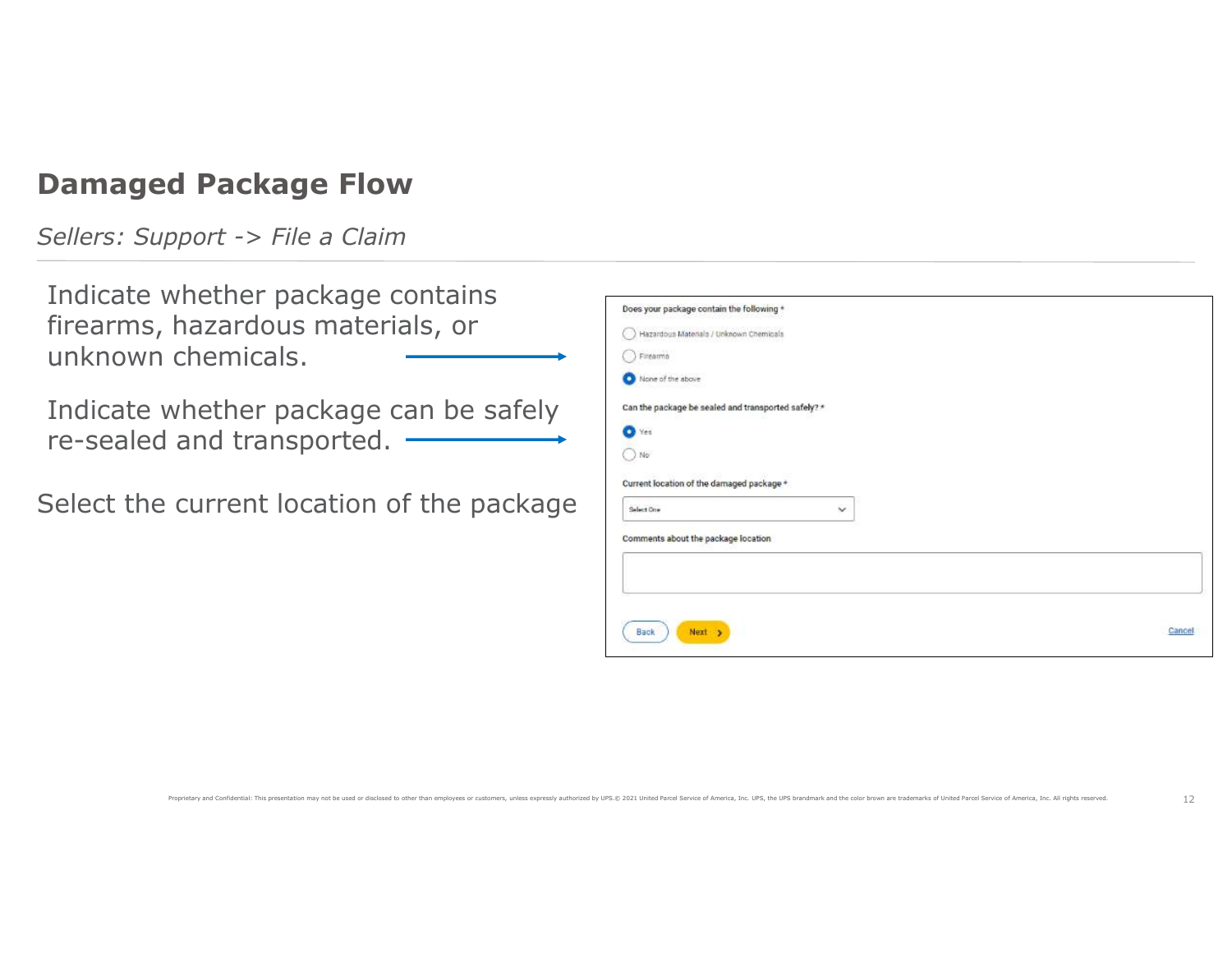| Click all that apply                                                                                                                                                                                                           | <b>Damage Details</b>                                  |                |
|--------------------------------------------------------------------------------------------------------------------------------------------------------------------------------------------------------------------------------|--------------------------------------------------------|----------------|
|                                                                                                                                                                                                                                | Condition of damaged item(s). Select all that apply. * |                |
|                                                                                                                                                                                                                                | Dented                                                 | Spoiled        |
|                                                                                                                                                                                                                                | $\Box$ Bent                                            | Shattered      |
|                                                                                                                                                                                                                                | Cracked                                                | $\Box$ Torn    |
|                                                                                                                                                                                                                                | $\Box$ Wet                                             | Puncture hole  |
|                                                                                                                                                                                                                                | Crushed                                                | Soiled/stained |
|                                                                                                                                                                                                                                | Dither, please specify                                 | Scratched      |
|                                                                                                                                                                                                                                | The 7 photos we need                                   |                |
|                                                                                                                                                                                                                                | I have photographs to support my damage claim.         |                |
|                                                                                                                                                                                                                                | Package type *                                         |                |
| Select package type information                                                                                                                                                                                                | Select One<br>$\checkmark$                             |                |
|                                                                                                                                                                                                                                | Was there damage to the outside of the package ?       |                |
| Select package sealed                                                                                                                                                                                                          | How was the package sealed?                            |                |
|                                                                                                                                                                                                                                | Select One<br>$\checkmark$                             |                |
|                                                                                                                                                                                                                                | What material was used for packing? *                  |                |
| Select packaging material                                                                                                                                                                                                      | Select One<br>$\checkmark$                             |                |
|                                                                                                                                                                                                                                | Reference # (optional)                                 |                |
|                                                                                                                                                                                                                                | Reference # (optional)                                 |                |
| Proprietary and Confidential: This presentation may not be used or disclosed to other than employees or customers, unless expressly authorized by UPS.@ 2021 United Parcel Service of America, Inc. UPS, the UPS brandmark and |                                                        |                |
|                                                                                                                                                                                                                                |                                                        |                |
|                                                                                                                                                                                                                                |                                                        |                |
|                                                                                                                                                                                                                                |                                                        |                |
|                                                                                                                                                                                                                                |                                                        |                |
|                                                                                                                                                                                                                                |                                                        |                |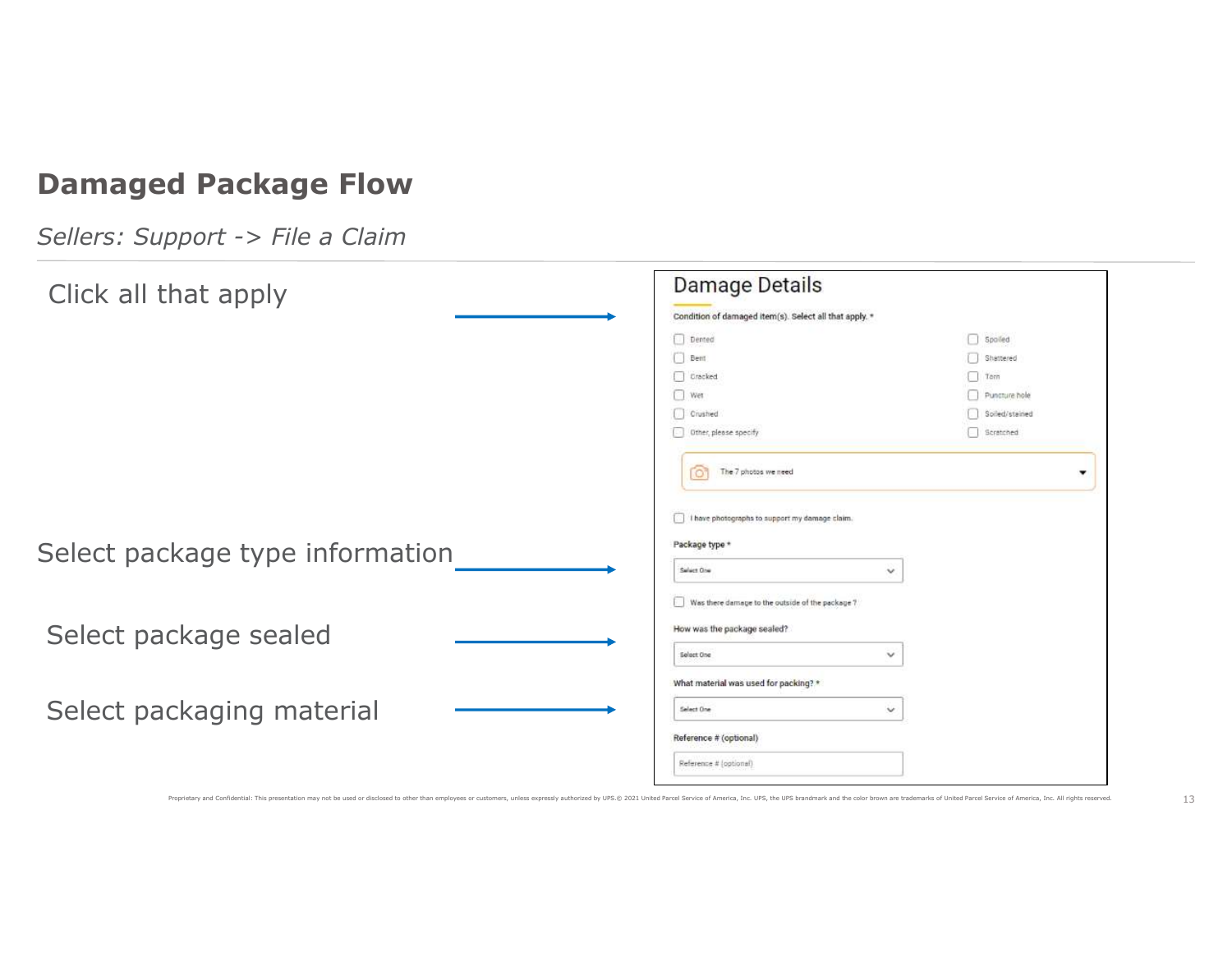Sellers: Support -> File a Claim

Fill out alternate payment recipient (e.g., the seller) with your name and address.

| rnate                                    | Phone number for claims communications:       | Fill out contact    | Contact Information<br>Country or Territory * |                               |
|------------------------------------------|-----------------------------------------------|---------------------|-----------------------------------------------|-------------------------------|
| ecipient                                 | 0000000000                                    | information for the | Unhad States                                  | $\checkmark$                  |
|                                          | Add Alternate Payment Recipient               |                     | Name                                          | Contact Name*                 |
| eller)                                   | Fax Country or Territory *                    | claim.              |                                               |                               |
| ame and                                  | <b>United States</b><br>$\checkmark$          |                     |                                               | A<br>Contact Name in required |
|                                          | Company Name<br>Contact Name*                 |                     | Address *                                     |                               |
|                                          |                                               |                     | Street Address                                |                               |
|                                          |                                               |                     | Apartment, suite, unit, building, floor, etc. |                               |
|                                          | Address *                                     |                     | Department, c/o, etc.                         |                               |
|                                          | Street Address                                |                     | City *                                        |                               |
|                                          | Apartment, suite, unit, building, floor, etc. |                     |                                               |                               |
|                                          |                                               |                     | State *                                       |                               |
|                                          | Department, c/o, etc.                         |                     | Select One                                    | $\checkmark$                  |
|                                          | City *                                        |                     | ZIP Code *                                    |                               |
|                                          |                                               |                     |                                               |                               |
|                                          | State *                                       |                     |                                               |                               |
| Select One<br>$\checkmark$<br>ZIP Code * |                                               | Telephone*          |                                               |                               |
|                                          |                                               |                     |                                               |                               |
|                                          |                                               | Ext.                |                                               |                               |
|                                          |                                               |                     |                                               |                               |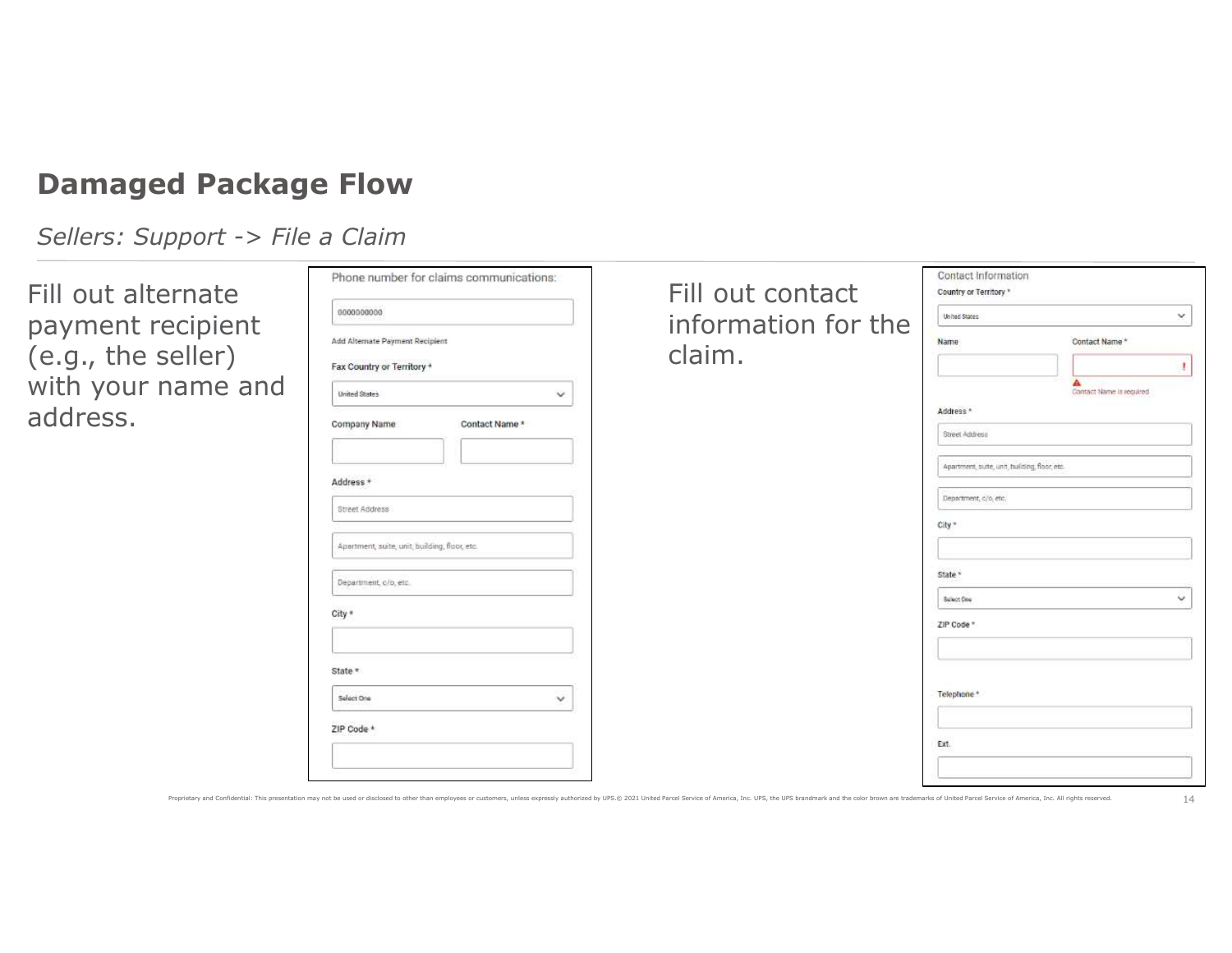Sellers: Support -> File a Claim

Include the mail, fax, or e-mail address(es) as additional contact point

| e mail, fax, or e-mail | I would like to be contacted about the outcome of my claim by *                                                                                                                                                                |    |
|------------------------|--------------------------------------------------------------------------------------------------------------------------------------------------------------------------------------------------------------------------------|----|
| s) as additional       | $\bigcap$ Mail                                                                                                                                                                                                                 |    |
| int                    | $\bigcap$ Fax                                                                                                                                                                                                                  |    |
|                        | C Email                                                                                                                                                                                                                        |    |
|                        | Email *                                                                                                                                                                                                                        |    |
|                        | email@gmail.com                                                                                                                                                                                                                |    |
|                        | Add secondary contact                                                                                                                                                                                                          |    |
|                        |                                                                                                                                                                                                                                |    |
|                        |                                                                                                                                                                                                                                |    |
|                        |                                                                                                                                                                                                                                |    |
|                        |                                                                                                                                                                                                                                |    |
|                        |                                                                                                                                                                                                                                |    |
|                        |                                                                                                                                                                                                                                |    |
|                        |                                                                                                                                                                                                                                |    |
|                        |                                                                                                                                                                                                                                |    |
|                        |                                                                                                                                                                                                                                |    |
|                        | Proprietary and Confidential: This presentation may not be used or disclosed to other than employees or customers, unless expressly authorized by UPS.© 2021 United Parcel Service of America, Inc. UPS, the UPS brandmark and | 15 |
|                        |                                                                                                                                                                                                                                |    |
|                        |                                                                                                                                                                                                                                |    |
|                        |                                                                                                                                                                                                                                |    |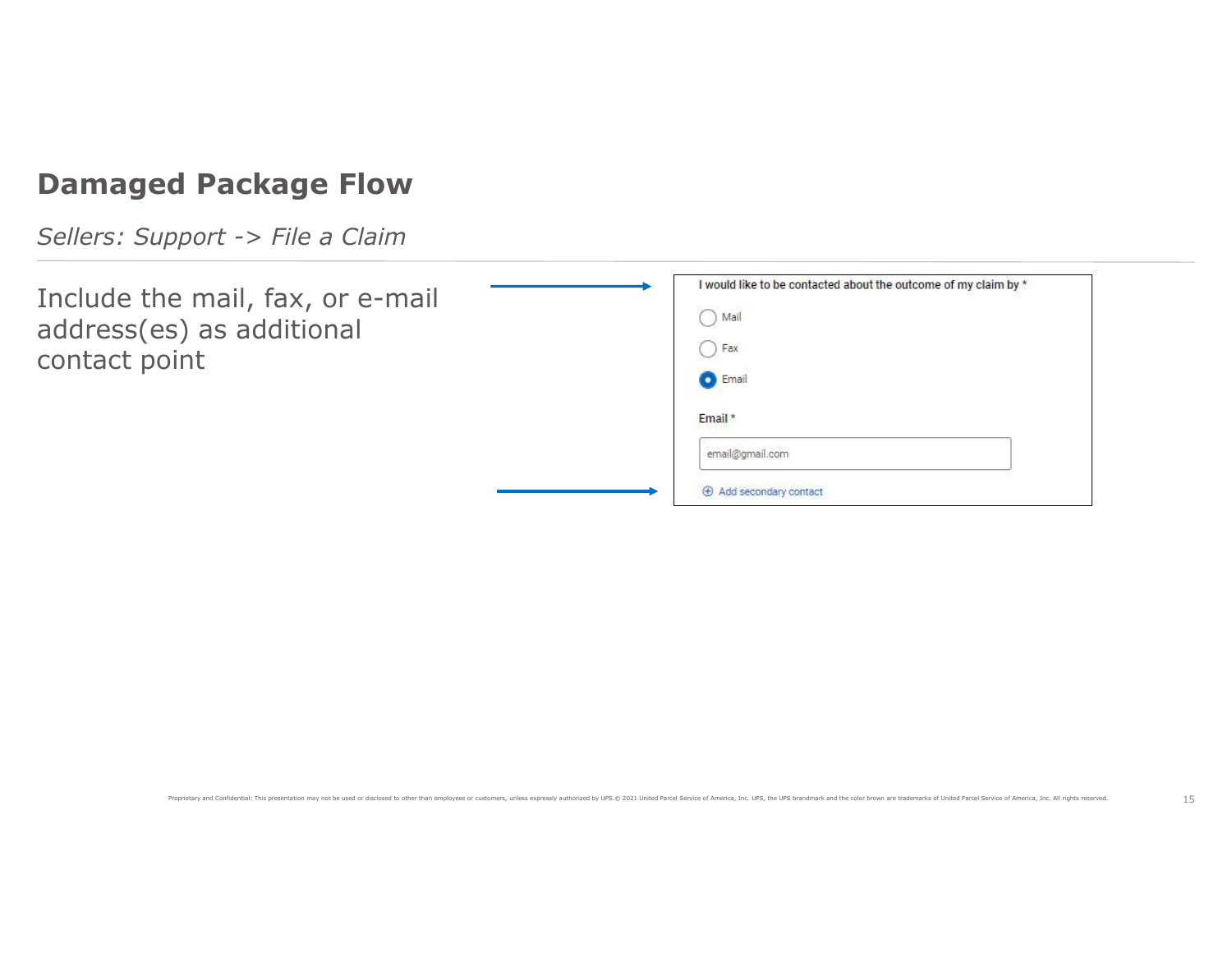